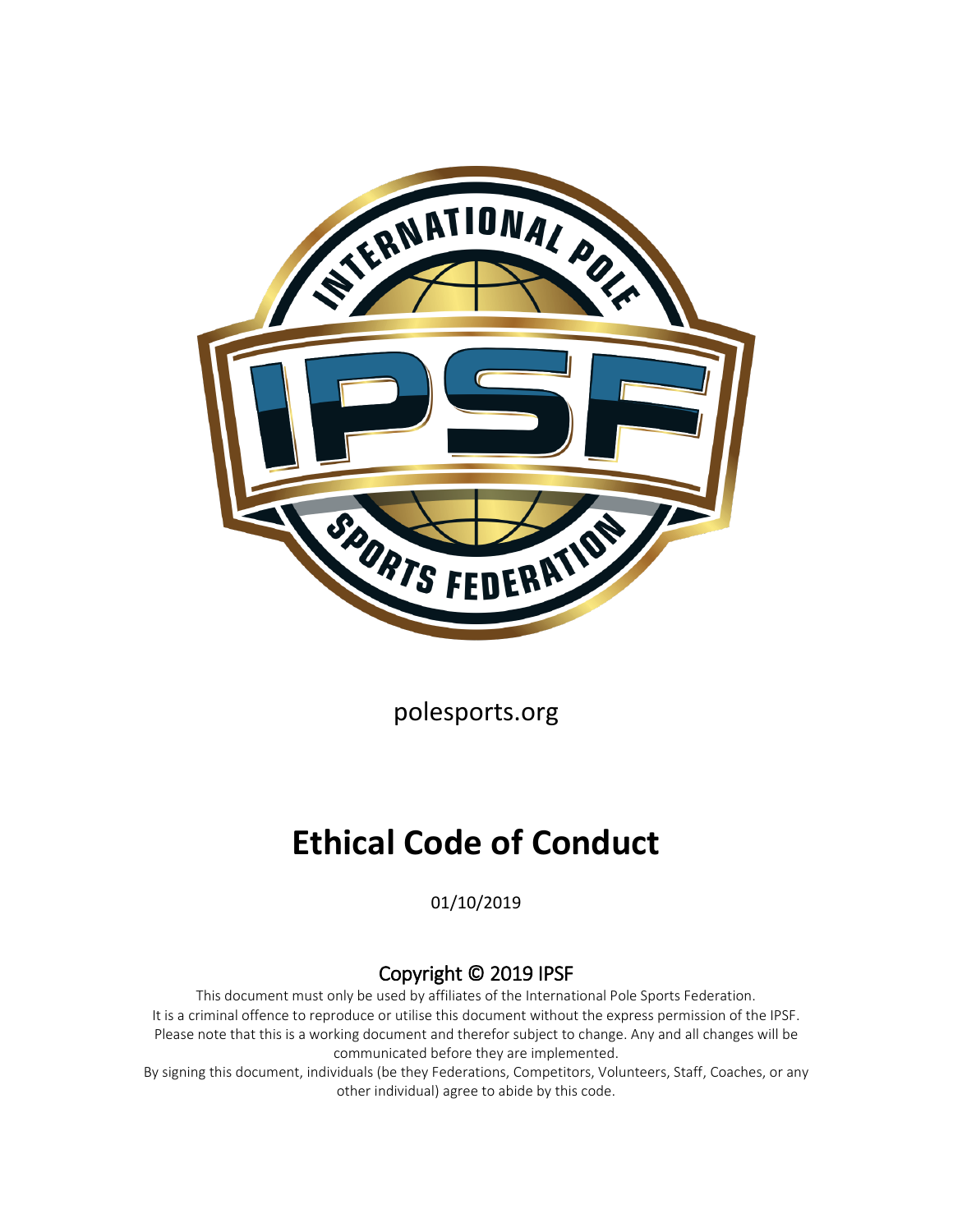#### **TABLE OF CONTENTS**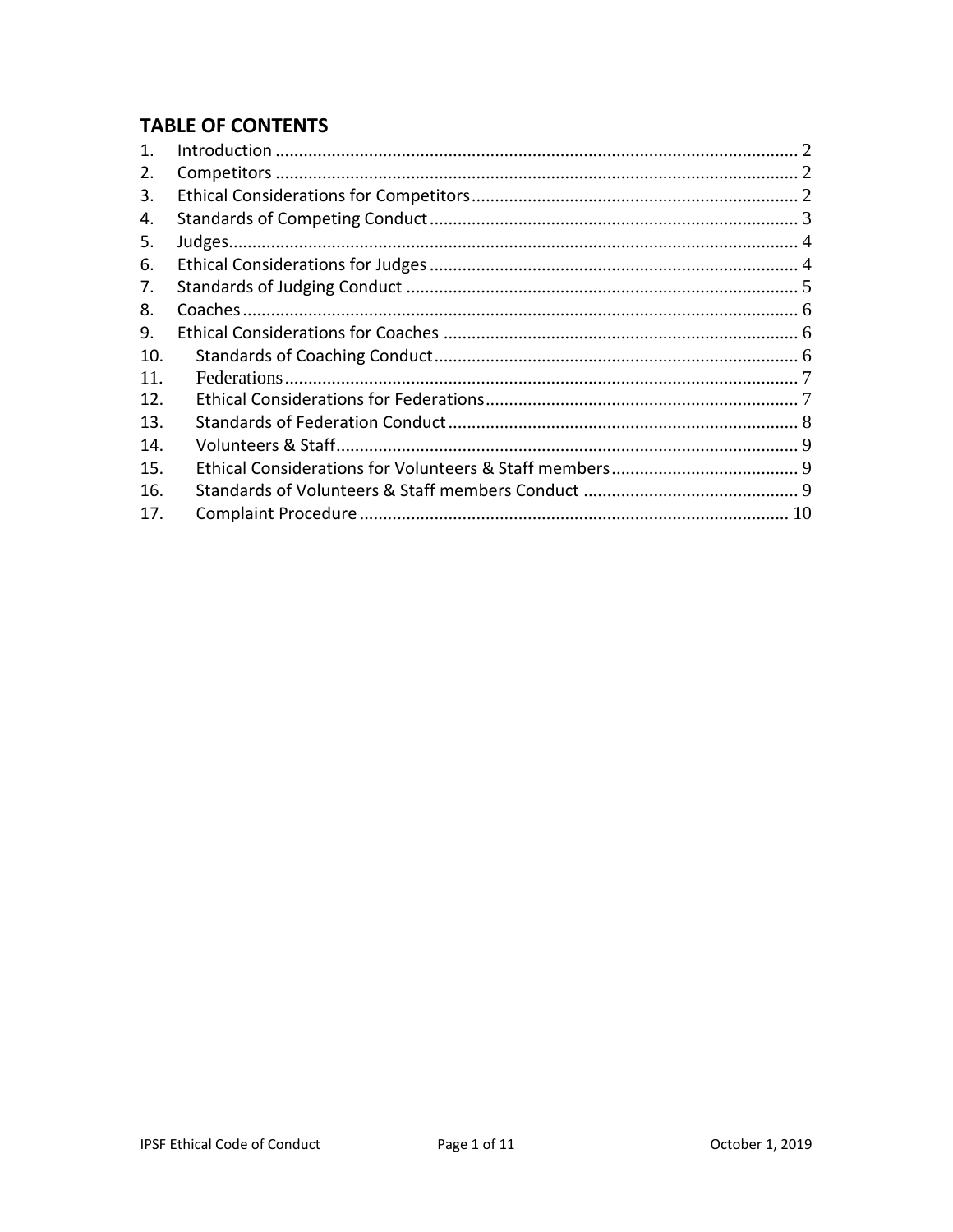#### **1. Introduction**

**1.1** The Code of Ethics exist as a set of beliefs that have been written to serve as foundation for the way in which all Members, be they competitors, officials, coaches, administrators, or others, should strive to conduct themselves as Members of the International Pole Sports Federation (IPSF) family. Members join the IPSF of their own free will and, in so doing, agree to abide by the Constitution and Rules of which the Code of Ethics forms an integral part. Any Member who is found to have contravened the Code of Ethics may be subject to disciplinary or other measures. The standards, procedures, and sanctions set forth in this code of ethics are not equivalent to criminal laws and procedures. Rather, they concern the rights and privileges of IPSF membership, including, but not limited to, the privilege of participating in competitions, events, or other activities as a member of the IPSF. The actions and behavior of individuals participating in IPSF activities, or in events sponsored by or sanctioned by the IPSF, shall be lawful and in accordance with all IPSF rules and regulations, and consistent with the principles of fair play, good sportsmanship, honesty, and respect for the rights of others.

## **2. Competitors**

**2.1** IPSF competitors are obligated to follow this Ethical Code of Conduct.

**2.2** Any competitor participating in an event that is deemed to be 'approved' and 'recognized' by the IPSF is considered to be a 'Member' for the duration of the competition season, from receipt of application for the first competition of the season, to the close of the World Championship competition, and is therefore obligated to adhere to all applicable rules and codes of conduct.

## **3. Ethical Considerations for Competitors**

**3.1** All competitors must agree to abide by the international rules of fair play upon participation of any IPSF event in any capacity.

**3.2** Fair play is defined as much more than playing within the rules of the sport. It incorporates the concepts of friendship, respect for others, and always participating with the right spirit. Fair play is defined as a way of thinking, not just a way of behaving. It incorporates issues concerned with the elimination of cheating, gamesmanship, doping, violence (both physical and verbal), the sexual harassment and abuse of competitors and officials, exploitation, unequal opportunities, excessive commercialization, and corruption.

**3.3** Fair play is a positive concept. Pole and Aerial Sports is a social and cultural activity which, practiced appropriately, enriches society and the friendship between nations. Pole and Aerial Sports is also recognized as an individual activity which offers the opportunity for self-knowledge, self-expression, and fulfilment; personal achievement, skill acquisition and demonstration of ability; social interaction, enjoyment, good health and well-being. The IPSF promotes involvement and responsibility in society.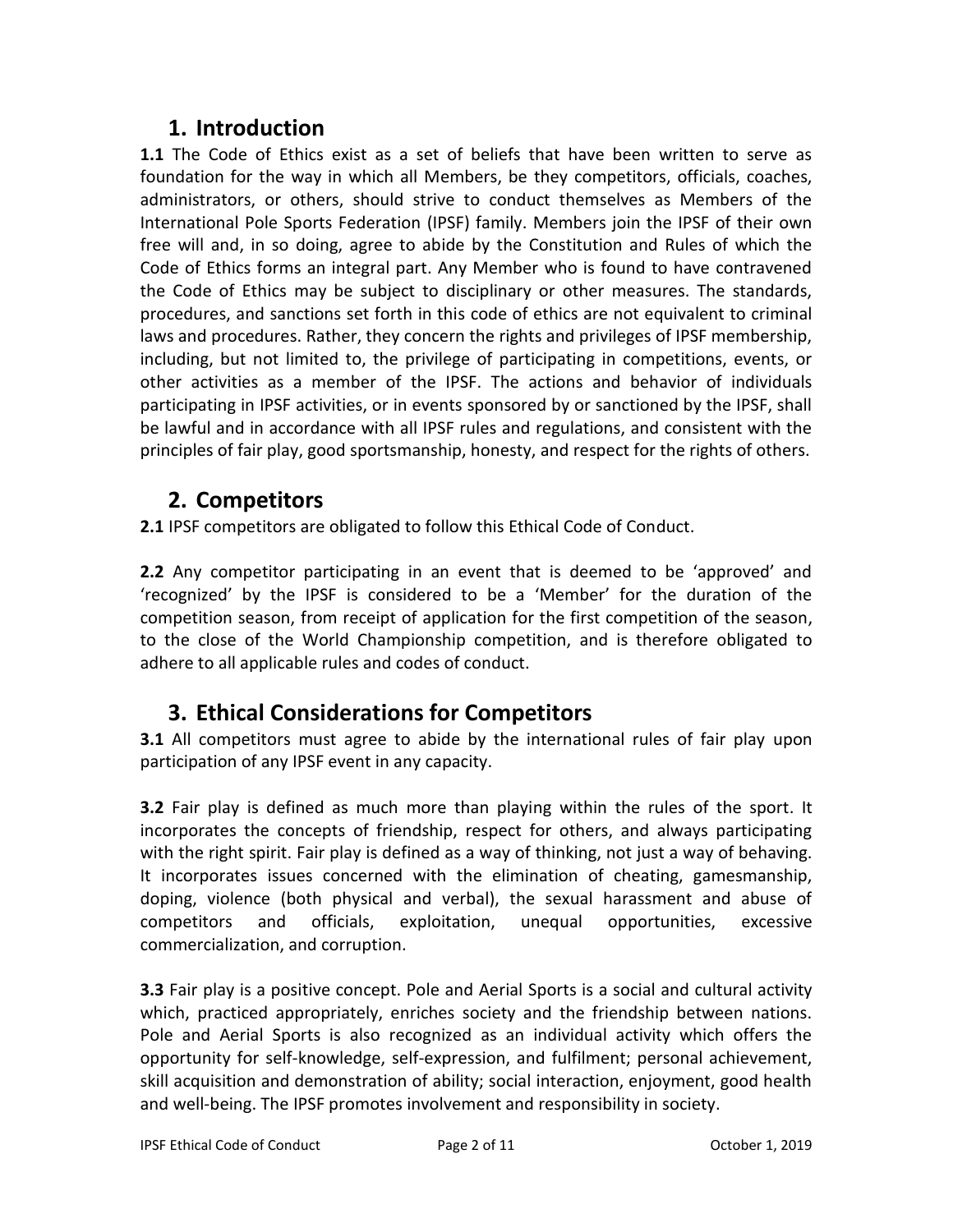**3.4** All competitors will be valued and treated in an equitable and fair manner regardless of ability, age, sex, religion, social and ethnic background or political persuasion.

**3.5** Gifts, favours, special treatment, privileges, employment or a personal relationship with a team, school or individual which can compromise the perceived impartiality of officiating must be avoided.

**3.6** Competitors have an obligation to treat IPSF officials with professional dignity and courtesy.

**3.7** Competitors have an obligation to treat other competitors with professional dignity, respect and courtesy and recognize that it is inappropriate to criticize other competitors publicly.

**3.8** Competitors are expected not to undertake inappropriate conduct and shall attempt to eliminate all practices which bring discredit to the rules and values set by IPSF.

**3.9** Competitors agree to abide by part of or all of the current International Olympic Committee anti-doping rules as adopted by the IPSF for each event.

**3.10** Competitors who do not act according to the above regulations will face disciplinary action, as determined by the IPSF and the competitors' national Federation.

# **4. Standards of Competing Conduct**

**4.1** Competitors are expected to know and abide by the IPSF competition rules and the spirit and ethical considerations of Pole Sports.

**4.2** Competitors are expected to accept success and failure, victory and defeat, equally.

**4.3** Competitors will accept the decision of the event officials without protest unless they believe that there has been a serious contravention of this Ethics Code of Conduct. In this instance the competitor is entitled to make a complaint in accordance with the IPSF complaints policy and procedure. The competitor will continue to exhibit respectful and appropriate behaviour and conduct themselves accordingly, regardless of where in the complaints process their complaint is. It is important to note that this is NOT the same as contesting scores at the athlete's competition, which is the right of every athlete competing in Pole Sports or Aerial Sports, and is dealt with through the competition organiser and Head Judge.

**4.4** Competitors will avoid words or actions which may mislead an event official. This includes online and offline words and actions.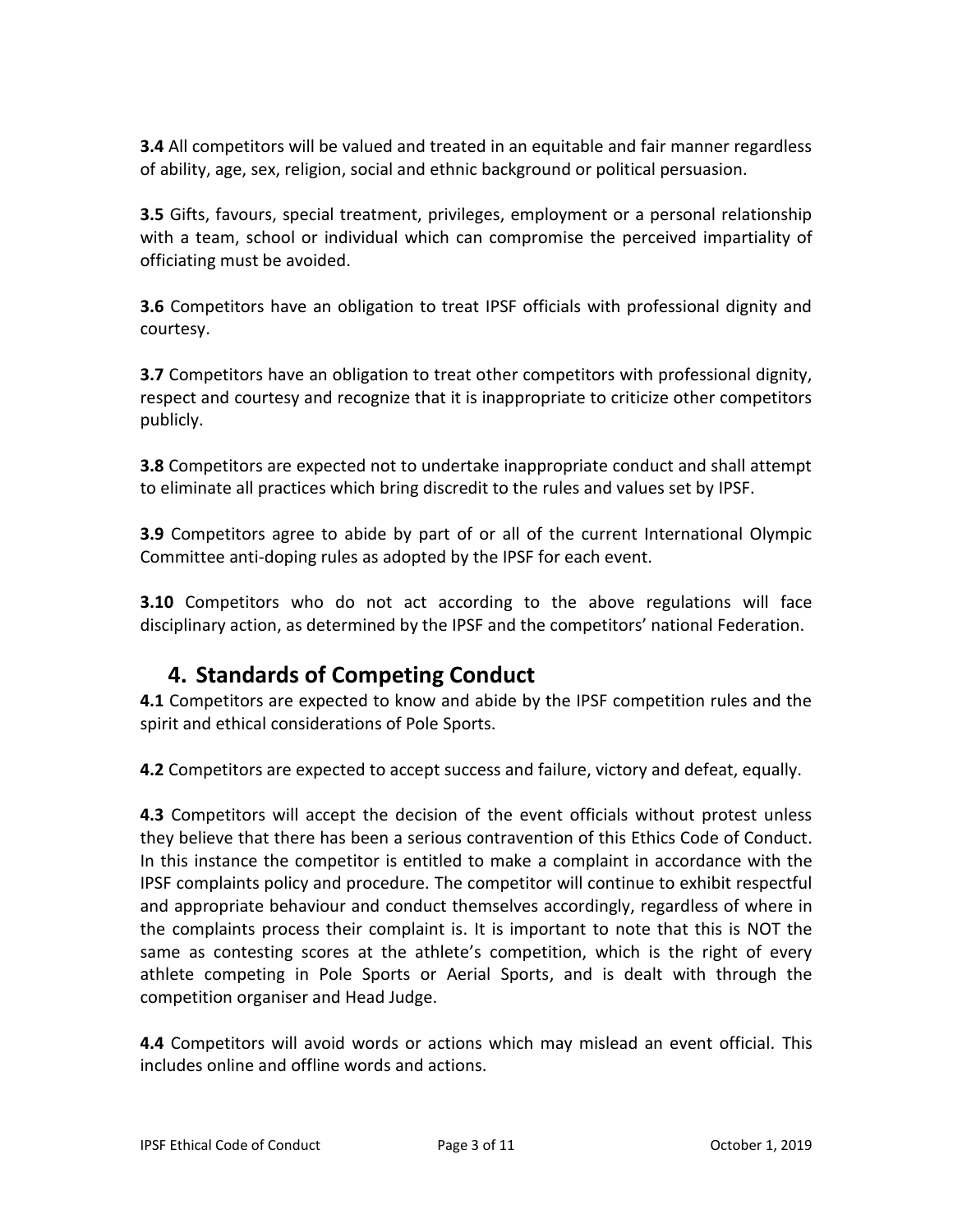**4.5** Competitors SHALL NOT:

**4.5.1** Use drugs, except for medical purposes, while travelling, competing, socializing, and/or using facilities including lodging spaces. It is the competitors' responsibility to make themselves aware of potential pitfalls regarding positive doping results, and to submit relevant TUEs where necessary.

**4.5.2** Consume alcohol before or while competing, or be seen to be drunk at any point during the competition.

**4.5.3** Strike, attempt to strike or otherwise physically abuse an official, competitor, spectator or coach.

**4.5.4** Intentionally engage in or incite participants and/or spectators to engage in abusive or violent action.

**4.5.5** Use obscene gestures, profanity, or disrespectful language.

**4.5.6** Violate any IPSF host accommodation and laws of the city, state or country that an event is held in.

**4.5.7** Exhibit nudity before, during, or after the competition.

**4.6** Competitors who violate any of the above will face disciplinary action, as determined by the IPSF and the competitors' national Federation.

**4.7** At the discretion of the IPSF Ethical Committee in collaboration with the competition, the points mentioned above for competitors may also be applied to spectators.

#### **5. Judges**

**5.1** The IPSF believes the duty of Judges is to act impartially in Pole Sport competitions. We believe this duty carries with it an obligation to perform with accuracy, fairness, and objectivity through an overriding sense of integrity.

**5.2** It is vital that every official approach each assignment in a professional manner. Because of their authority and autonomy, officials must have a high degree of commitment and expertise.

**5.3** Judges who are "professionals" voluntarily observe a high level of conduct, not because of fear of penalty, but rather out of personal character. They accept responsibility for their actions. This conduct has as its foundation a deep sense of moral values and use of reason which substantiates the belief a given conduct is proper, simply because it is.

## **6. Ethical Considerations for Judges**

**6.1** Judges must be free of obligation to any interest other than the impartial and fair judging of Pole Sports competitions. Any decisions which are slanted by personal bias are dishonest and unacceptable.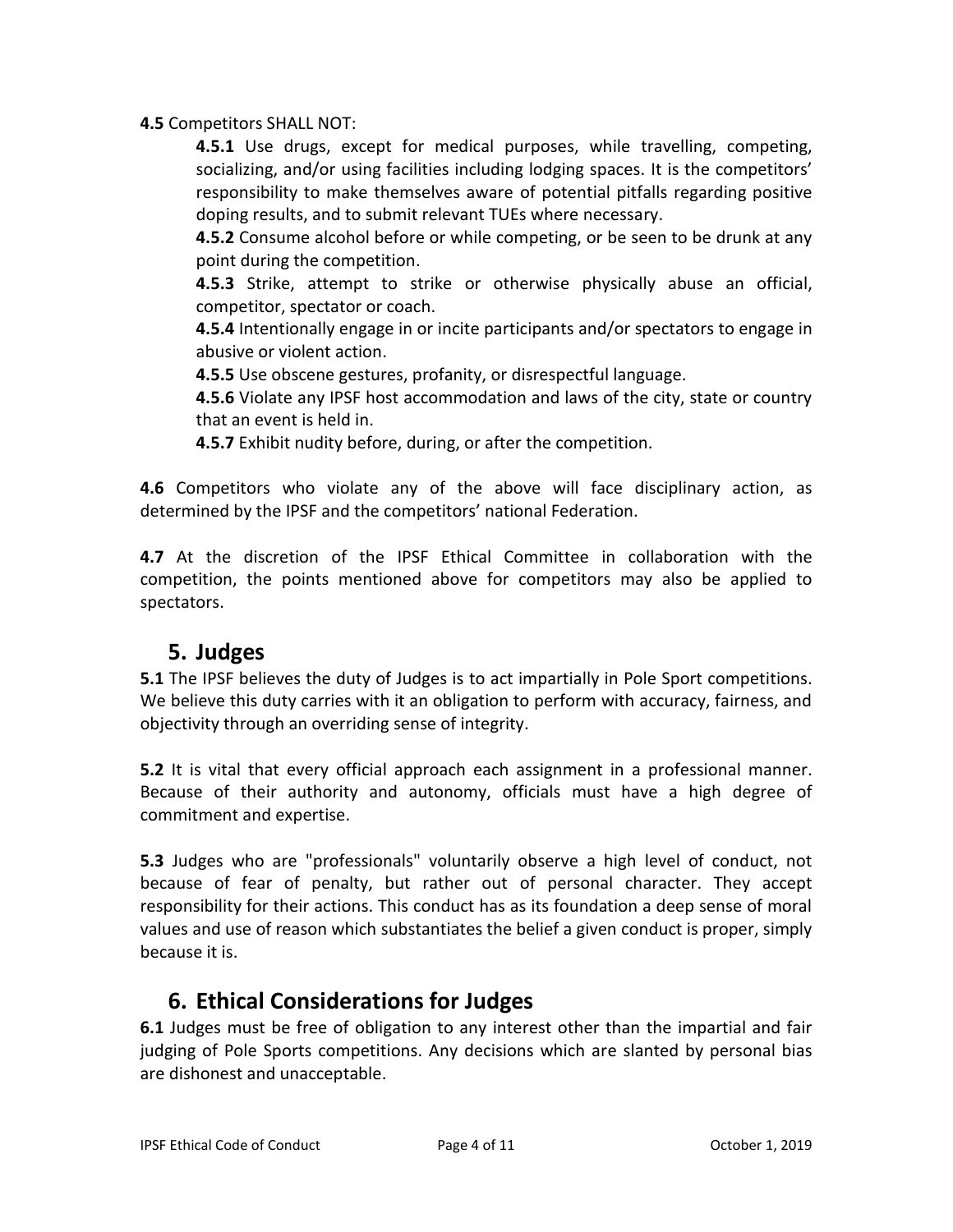**6.2** Anything which may lead to a conflict of interest, either real or apparent, must be avoided. Gifts, favors, special treatment, privileges, employment, or a personal relationship with a team, school or individual which can compromise the perceived impartiality of officiating must be avoided.

**6.3** Judges have a responsibility to continuously seek self-improvement through study of the sport, rules, mechanics and the techniques of pole fitness management. They have a responsibility to accurately represent their qualifications and abilities when requesting or accepting officiating assignments. Judges have an obligation to treat other officials with professional dignity and courtesy and recognize that it is inappropriate to criticize other officials publicly. Whilst officiating, judges should protect the public (fans, administrators, coaches, players, et al.) from inappropriate conduct and shall attempt to eliminate from the officiating avocation/profession all practices which bring discredit to it.

**6.4** Judges who do not act according to the above regulations will face disciplinary action, as determined by the IPSF and the competitors' national Federation.

# **7. Standards of Judging Conduct**

**7.1** To apply honestly, impartially, and objectively all of the rules governing competitions.

**7.2** To safeguard the interests of all competitors on equal terms.

**7.3** To cooperate in providing the best possible conditions for the benefit of the competitors, other officials, and administrators.

**7.4** To respect the feelings and competitive drive of the competitors, and to make reasonable allowances for their heightened emotions in the heat of competition.

**7.5** To respect the Constitution and Rules and the requirements of an effective administration and to cooperate willingly and promptly with the officially elected or appointed administrators and other officials in the carrying out of their duties and responsibilities.

**7.6** To cooperate with the organizers of the competitions by rendering decisions clearly and promptly, and in accordance with the requirements of the competition or judging procedures.

**7.7** To refrain from attempting to influence the decisions of other judges or officials, and to respect their individual opinions and decisions.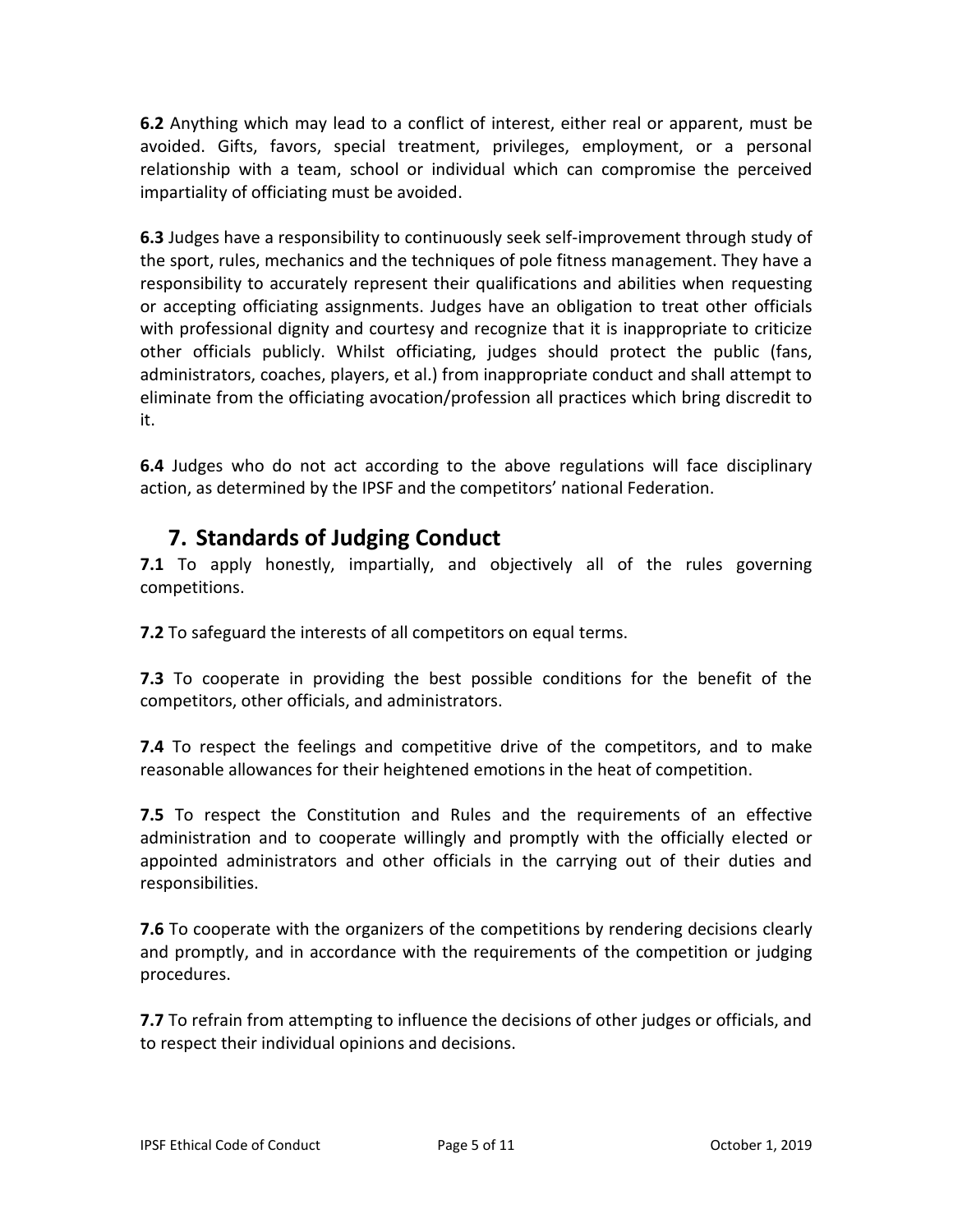**7.8** To honor the special trust conferred upon them in their selection as judges and to adhere to the standards of personal conduct expected of a sports official.

**7.9** To cooperate with the competitors, other officials, and administrators in the development of high standards, both moral and physical, for the sport of Pole Sports and in the progressive furtherance of the objects of the IPSF.

**7.10** Judges who do violate any of the above regulations will face disciplinary action, as determined by the IPSF and the competitors' national Federation.

# **8. Coaches**

**8.1** Coaches are key to the establishment of ethics in all sporting activities. Their concept of ethics and their attitude directly affects the behaviour of competitors under their supervision. Coaches are, therefore, expected to pay particular care to the moral aspect of their conduct. Set out below is IPSF Coaches Code of Conduct which reflects the standards expressed by the National Coaching Foundation and the National Association of Sports Coaches.

# **9. Ethical Considerations for Coaches**

**9.1** Coaches have to be aware that almost all of their everyday decisions and choices of actions, as well as strategic targets, have ethical implications. It is natural that winning constitutes a basic concern for coaches. This code is not intended to conflict with that. However, the code calls for coaches to disassociate themselves from a "win-at-all-costs" attitude.

**9.2** Increased responsibility is requested from coaches involved in coaching competitors. The health, safety, welfare and moral education of the competitor are a first priority, before the achievement or the reputation of the club, school, or coach.

# **10. Standards of Coaching Conduct**

**10.1** Coaches must respect the rights, dignity and worth of each and every person and treat each equally within the context of the sport.

**10.2** Coaches must place the well-being and safety of each performer above all other considerations, including the development of performance.

**10.3** Coaches must adhere to all guidelines laid down by IPSF governing bodies.

**10.4** Coaches must develop an appropriate working relationship with each competitor based on mutual trust and respect.

**10.5** Coaches must not exert undue influence to obtain personal benefit or reward.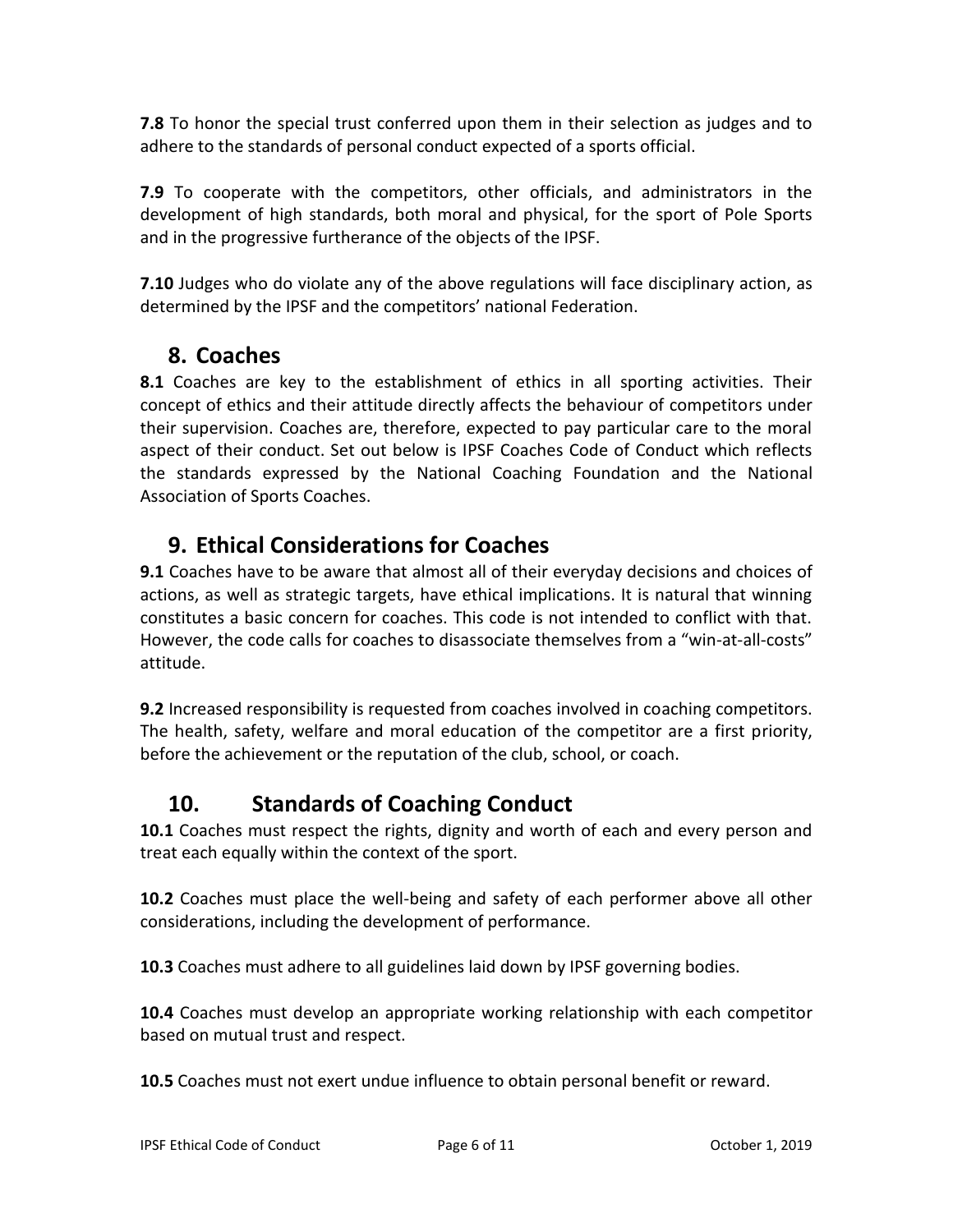**10.6** Coaches must encourage and guide competitors to accept responsibility for their own behaviour and performance.

**10.7** Coaches must ensure that the activities they direct or advocate are appropriate for the age, maturity, experience, and ability of competitors.

**10.8** Coaches should, at the outset, clarify with the competitors exactly what is expected of them and also what they are entitled to expect from their coach in relation to the IPSF event.

**10.9** Coaches must co-operate fully with other specialists (e.g. other coaches, officials, sports scientists, doctors, physiotherapists) in the best interests of the competitor.

**10.10** Coaches must always promote the positive aspects of the sport (e.g. fair play) and never condone violations of the rule, behaviour contrary to the spirit of the Poles Sports or relevant rules and regulations or the use of prohibited substances or techniques.

**10.11** Coaches must consistently display high standards of behaviour and appearance.

**10.12** Coaches must not use or tolerate inappropriate language.

**10.13** Coaches who violate any of the above regulations will face disciplinary action, as determined by the IPSF and the competitors' national Federation.

# **11. Federations**

**11.1** Federations are key to the establishment of ethics in all sporting activities, and are the representatives of the IPSF within their respective countries. Their concept of ethics and their attitude directly affects the behaviour of the members under their supervision. Federations are, therefore, expected to pay particular care to the moral aspect of their conduct. Set out below is IPSF Federations Code of Conduct.

## **12. Ethical Considerations for Federations**

**12.1** Federations have to be aware that almost all of their everyday decisions and choices of actions, as well as strategic targets, have ethical implications. This code calls for Federations to disassociate themselves from a "win-at-all-costs" attitude of competitors and coaches, and act in a manner that will best exemplify growth and strategic thinking towards the future of the sport within their country.

**12.2** Increased responsibility is requested from Federations in their interaction with and hosting of competitors. The health, safety, welfare and moral education of the competitor are a first priority, before the achievement or the reputation of the federations, club, school, or coach.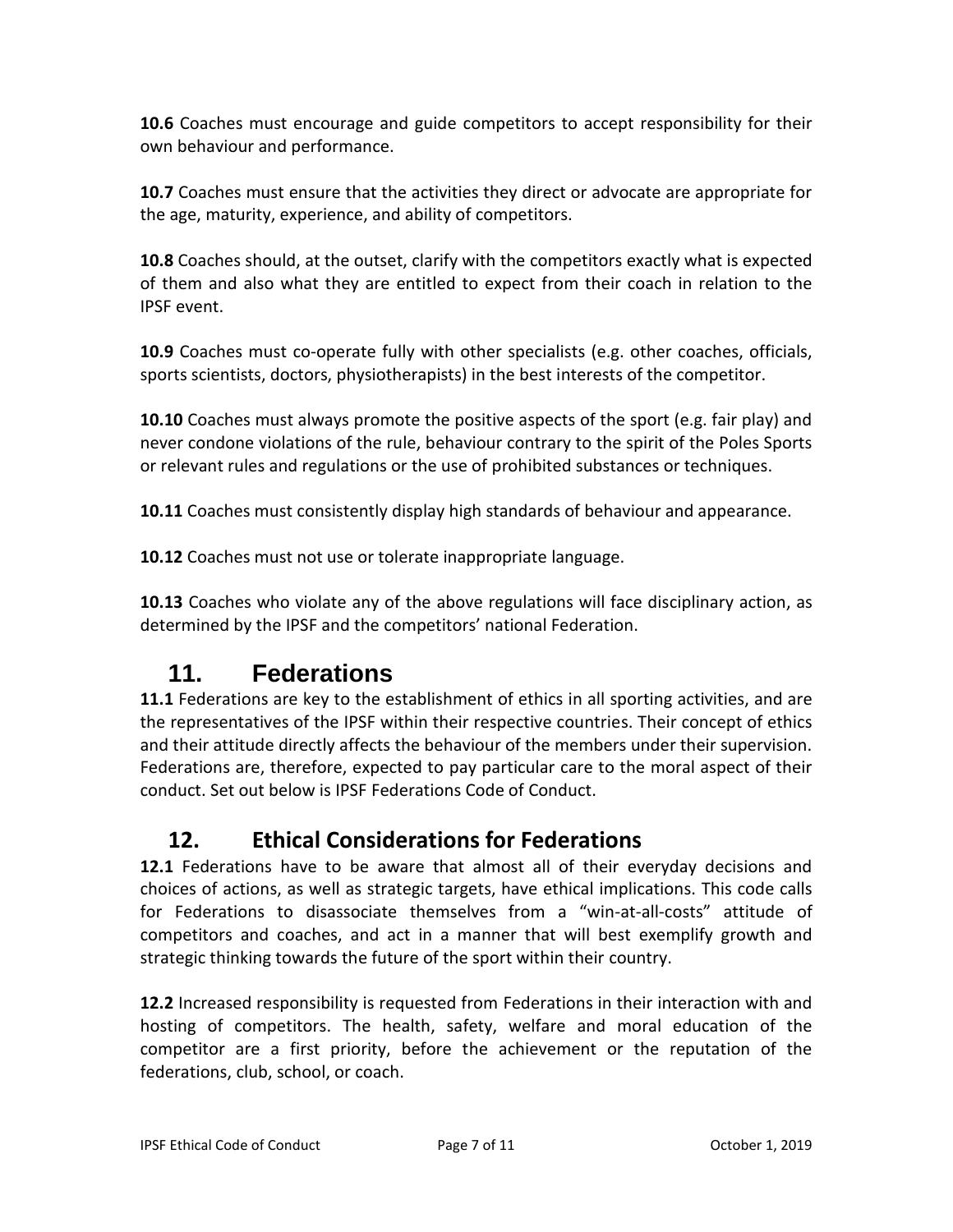# **13. Standards of Federation Conduct**

**13.1** Federations must respect the rights, dignity and worth of each and every person and treat each equally within the context of the sport.

**13.2** Federations must place the well-being and safety of each performer above all other considerations, including the development of performance.

**13.3** Federations must adhere to all guidelines laid down by IPSF governing bodies and not go against the IPSF ethos.

**13.4** Federations must develop an appropriate working relationship with each competitor based on mutual trust and respect.

**13.5** Federations must not exert undue influence to obtain personal benefit or reward.

**13.6** Federations must encourage and guide competitors to accept responsibility for their own behaviour and performance.

**13.7** Federations must ensure that the activities they direct or advocate are appropriate for the age, maturity, experience, and ability of competitors.

**13.8** Federations should, at the outset, clarify with the competitors exactly what is expected of them and also what they are entitled to expect from their Federation in relation to the IPSF event.

**13.9** Federations must co-operate fully with other specialists (e.g. other coaches, officials, sports scientists, doctors, physiotherapists) in the best interests of the competitor.

**13.10** Federations must always promote the positive aspects of the sport (e.g. fair play) and never condone violations of the rule, behaviour contrary to the spirit of the Poles Sports or relevant rules and regulations or the use of prohibited substances or techniques.

**13.11** Federations must consistently display high standards of behaviour and appearance.

**13.12** Federations must not use or tolerate inappropriate language.

**13.13** Federations who violate any of the above regulations will face disciplinary action, as determined by the IPSF and the competitors' national Federation.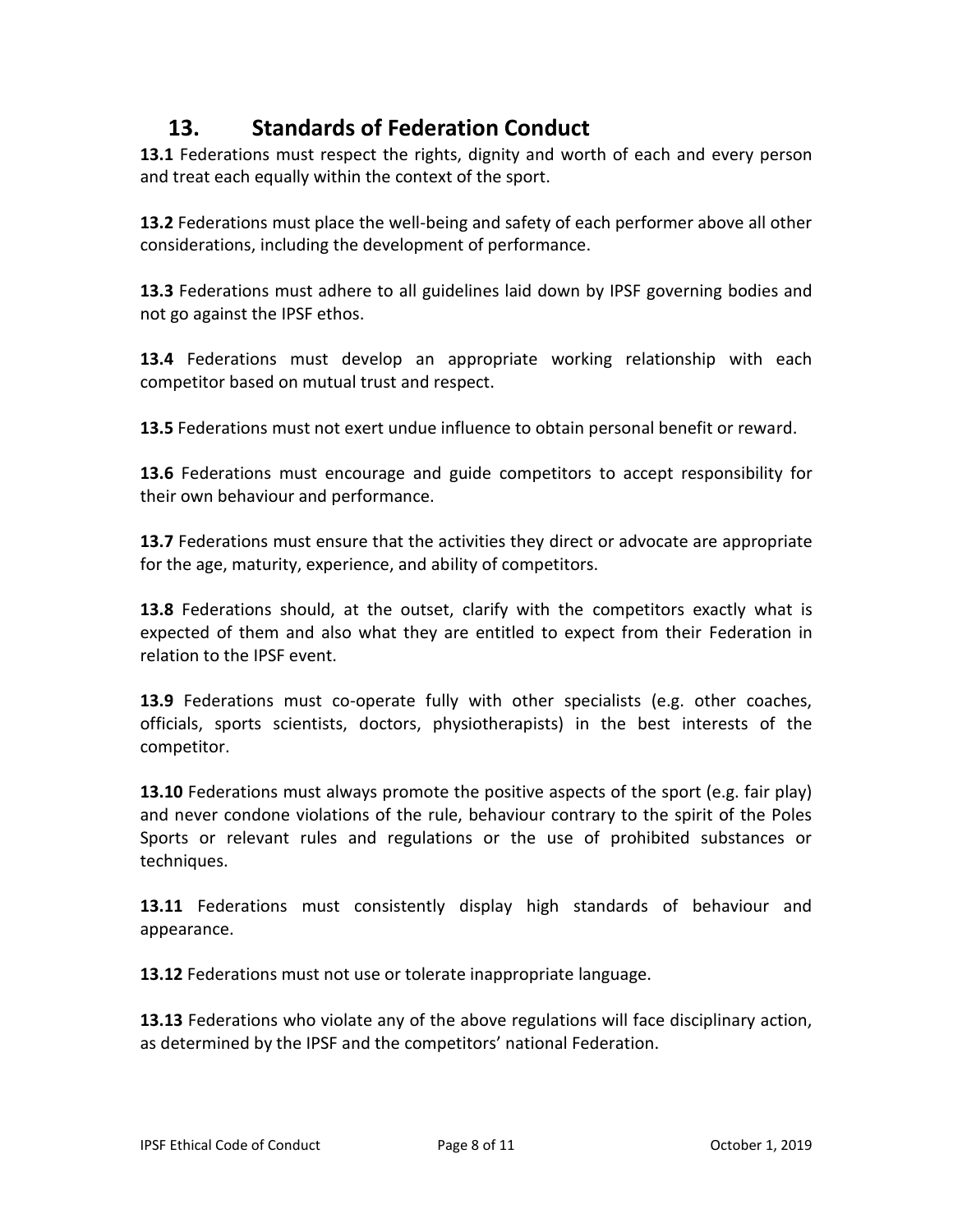# **14. Volunteers & Staff**

**14.1** Volunteers & Staff members of federations are essential to the establishment of ethics in all sporting activities. Their concept of ethics and their attitude is directly experienced by coaches and competitors, and is seen as the ethical compass of an organisation. Volunteers & Staff members are, therefore, expected to pay particular care to the moral aspect of their conduct. Set out below is IPSF Volunteers & Staff members Code of Conduct.

# **15. Ethical Considerations for Volunteers & Staff members**

**15.1** Volunteers & Staff members have to be aware that almost all of their everyday decisions and choices of actions, as well as strategic targets, have ethical implications. This code calls for Volunteers & Staff members to disassociate themselves from a "winat-all-costs" attitude of competitors and coaches, and act in a manner that will best exemplify growth and strategic thinking towards the future of the sport within their country.

**9.2** Increased responsibility is requested from Volunteers & Staff members involved with the Federation. The health, safety, welfare and moral education of the competitor are a first priority, before the achievement or the reputation of the club, school, or coach, and before any potential benefit to the Volunteers & Staff members.

## **16. Standards of Volunteers & Staff members Conduct**

**16.1** Volunteers & Staff members must respect the rights, dignity and worth of each and every person and treat each equally within the context of the sport.

**16.2** Volunteers & Staff members must place the well-being and safety of each performer above all other considerations, including the development of performance.

**16.3** Volunteers & Staff members must adhere to all guidelines laid down by IPSF governing bodies.

**16.4** Volunteers & Staff members must maintain an appropriate working relationship with each attendee / person interacting with the Federation based on mutual trust and respect.

**16.5** Volunteers & Staff members must not exert undue influence to obtain personal benefit or reward.

**16.6** Volunteers & Staff members must encourage and guide competitors to accept responsibility for their own behaviour and performance.

**16.7** Volunteers & Staff members must ensure that the activities they direct or advocate are appropriate for the age, maturity, experience, and ability of competitors.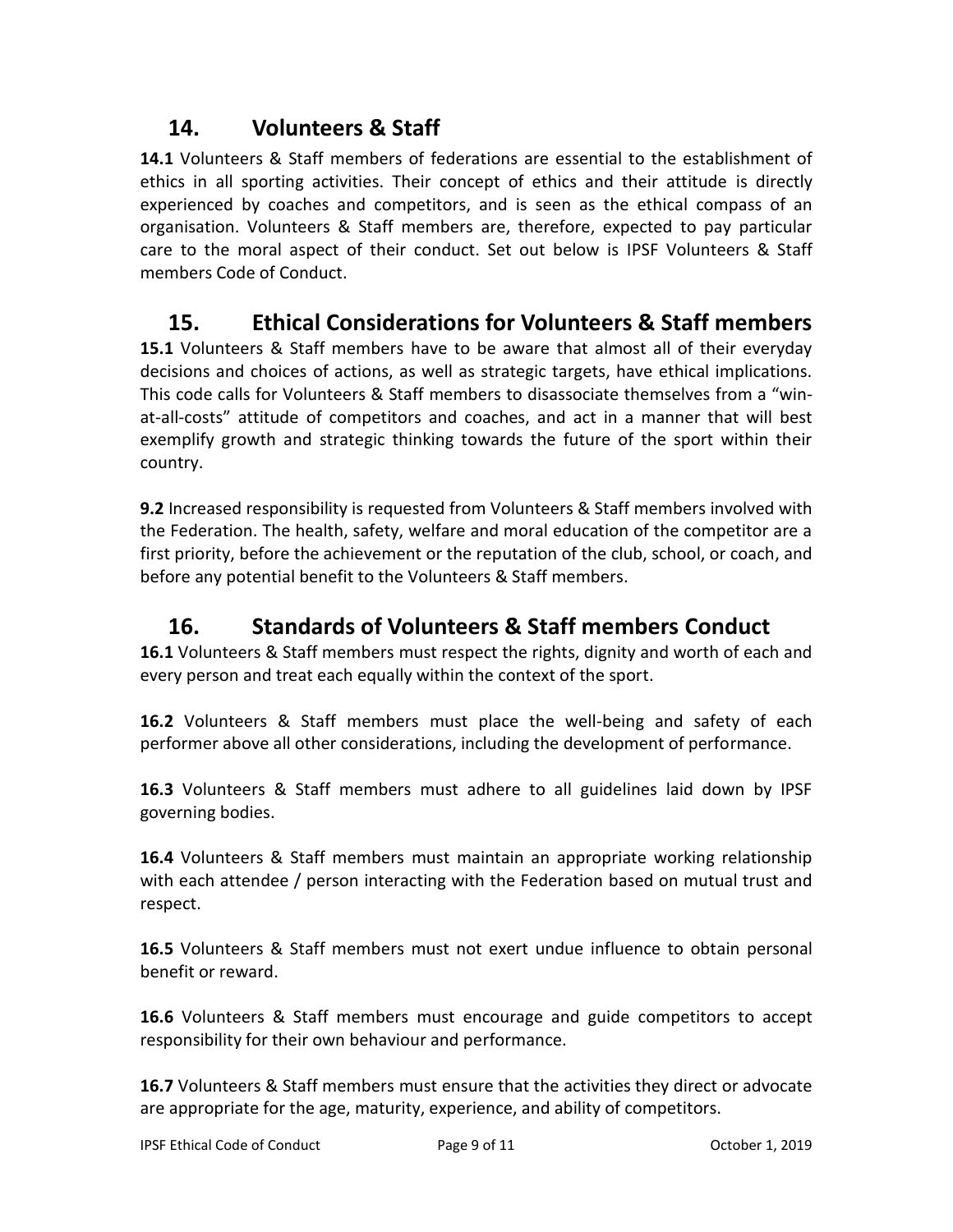**16.8** Volunteers & Staff members should, at the outset, clarify with the Federation exactly what is expected of them and also what they are entitled to expect from Volunteers & Staff members in relation to the IPSF event.

**16.9** Volunteers & Staff members must co-operate fully with other specialists (e.g. other coaches, officials, sports scientists, doctors, physiotherapists) in the best interests of the competitors and attendees to the competition.

**16.10** Volunteers & Staff members must always promote the positive aspects of the sport (e.g. fair play) and never condone violations of the rule, behaviour contrary to the spirit of the Poles Sports or relevant rules and regulations or the use of prohibited substances or techniques.

**16.11** Volunteers & Staff members must consistently display high standards of behaviour and appearance.

**16.12** Volunteers & Staff members must not use or tolerate inappropriate language. This applies to both online and offline communication or remarks.

**16.13** Volunteers & Staff members who violate any of the above regulations will face disciplinary action, as determined by the IPSF and the competitors' national Federation.

## **17. Complaint Procedure**

**17.1** Any IPSF competitor/coach/Federation/Volunteers & Staff members may initiate procedures under this code of ethics by filing a complaint along with a £50 (GBP) administrative fee within 10 days of the competition or incident related to their complaint with the IPSF Ethics Committee. In the case of any accusation that does not fall clearly under the "Standards of Judging Conduct" above, the Ethics Committee shall have the authority to decide whether the alleged conduct is within the scope of the code of ethics. This complaint must be filed through the IPSF website, and complaints will only be deemed valid on receipt of payment.

**17.2** Complaints will only be considered if the competitor has exhausted all other options (i.e. have proceeded through their federation/specific IPSF committee).

**17.3** In the case of each alleged violation that is within the scope of the code of ethics, the following steps shall occur within 90 days of the competition:

**17.3.1** A factual inquiry shall be made by the Ethics Committee, assisted as necessary by the IPSF staff. Previous findings of the Ethics Committee or other IPSF entities may be included among the evidence considered by the Ethics Committee, if relevant to the circumstances of the present case. As a part of such an inquiry, any person accused of unethical conduct shall have the right to